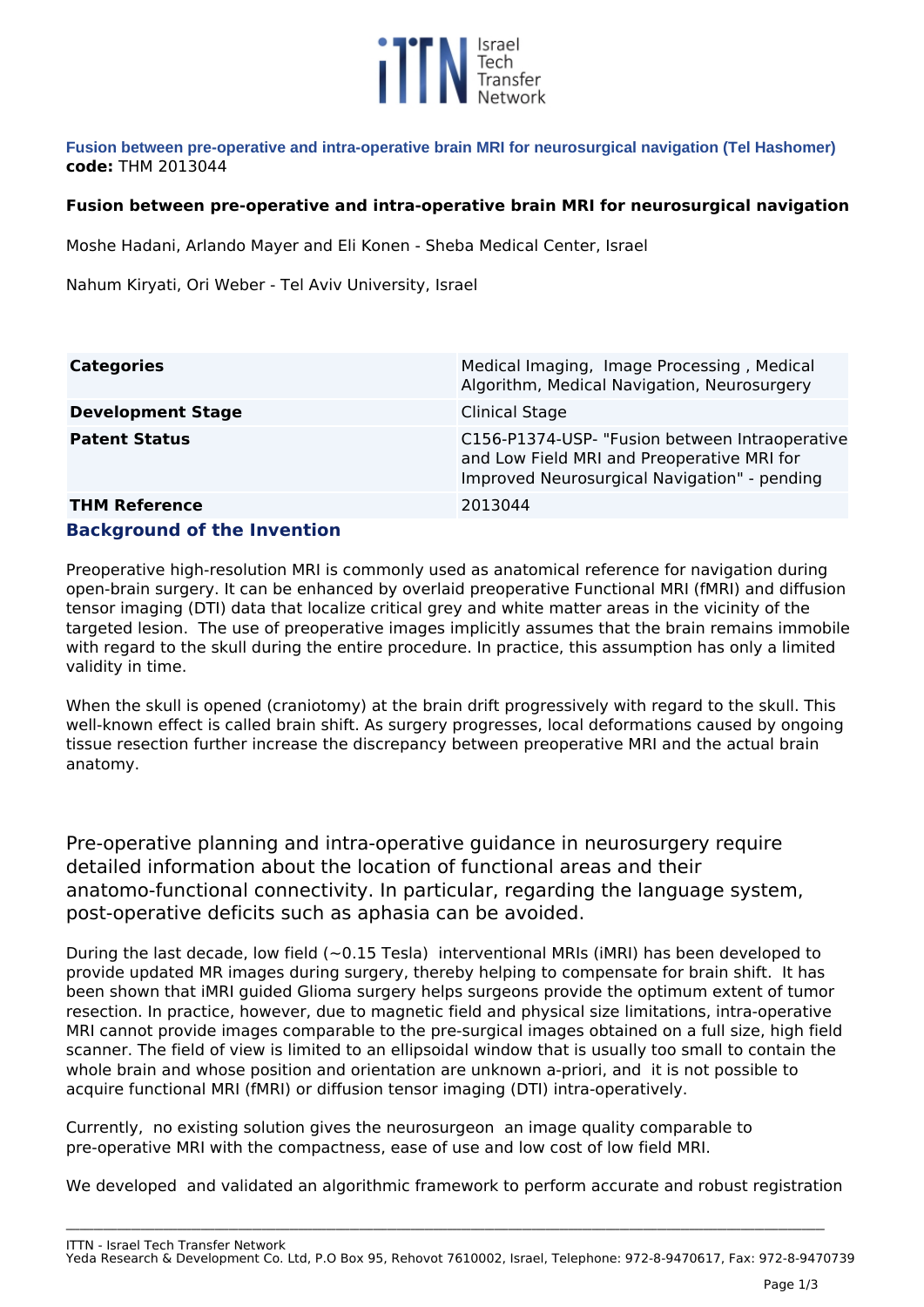

*between high quality pre-surgical MRI and noisy intra-operative MRI images. On completion of successful registration, pre-operative anatomical, functional and DTI tractography maps shall be projected onto the intraoperative MRI images, thereby providing fusion between preoperative (anatomical, DTI tractography and fMRI) and intra-operative MRI.*

# **The Need**

*There is major need for Precision guidance system for surgeon with real-time updated information of target condition . Computer Assisted Surgery based on Intraoperative Information and Navigation Technology is in great demand for several reasons:*

- *1. Patient safety*
- *2. Evaluation of performance of surgeon/procedure/device*

*-Record, Analyze, Visualize* 

*-By human: hard task, long time, high cost, error* 

*-Do not disturb surgical procedure* 

*3. Demand for Automatic Recording/Analysis/Visualization* 

*-Quantitative digital data for computer processing* 

*-No effect on surgical procedure and environment* 

*4. Automatic analysis using navigation information*

### **Advantages:**

- ∗ *Platform technology for accurate medical image Fusion.*
- ∗ *Improved patient safety and procedure outcome.*

∗ *The technology can be applied to MRI and iMRI images generated by equipment produced by different vendor.* 

∗ *The software can be standalone and load standard DICOM images dirtectly from the imaging devices or from a picture archiving and communication system (PACS).* 

∗ *The software can be fully integrated to existing iMRI navigation systems in collaboration with the vendor.* 

*ITTN - Israel Tech Transfer Network*

*Yeda Research & Development Co. Ltd, P.O Box 95, Rehovot 7610002, Israel, Telephone: 972-8-9470617, Fax: 972-8-9470739*

**\_\_\_\_\_\_\_\_\_\_\_\_\_\_\_\_\_\_\_\_\_\_\_\_\_\_\_\_\_\_\_\_\_\_\_\_\_\_\_\_\_\_\_\_\_\_\_\_\_\_\_\_\_\_\_\_\_\_\_\_\_\_\_\_\_\_\_\_\_\_\_\_\_\_\_\_\_\_\_\_\_\_\_\_\_\_\_\_\_\_\_\_\_\_\_\_\_\_\_\_\_\_\_\_\_\_\_\_\_\_\_\_\_\_\_\_\_\_\_\_\_\_\_\_\_\_\_\_\_\_\_\_\_\_\_\_\_\_\_\_\_\_\_\_\_\_\_\_\_\_\_\_\_\_\_\_\_\_\_\_\_\_\_**